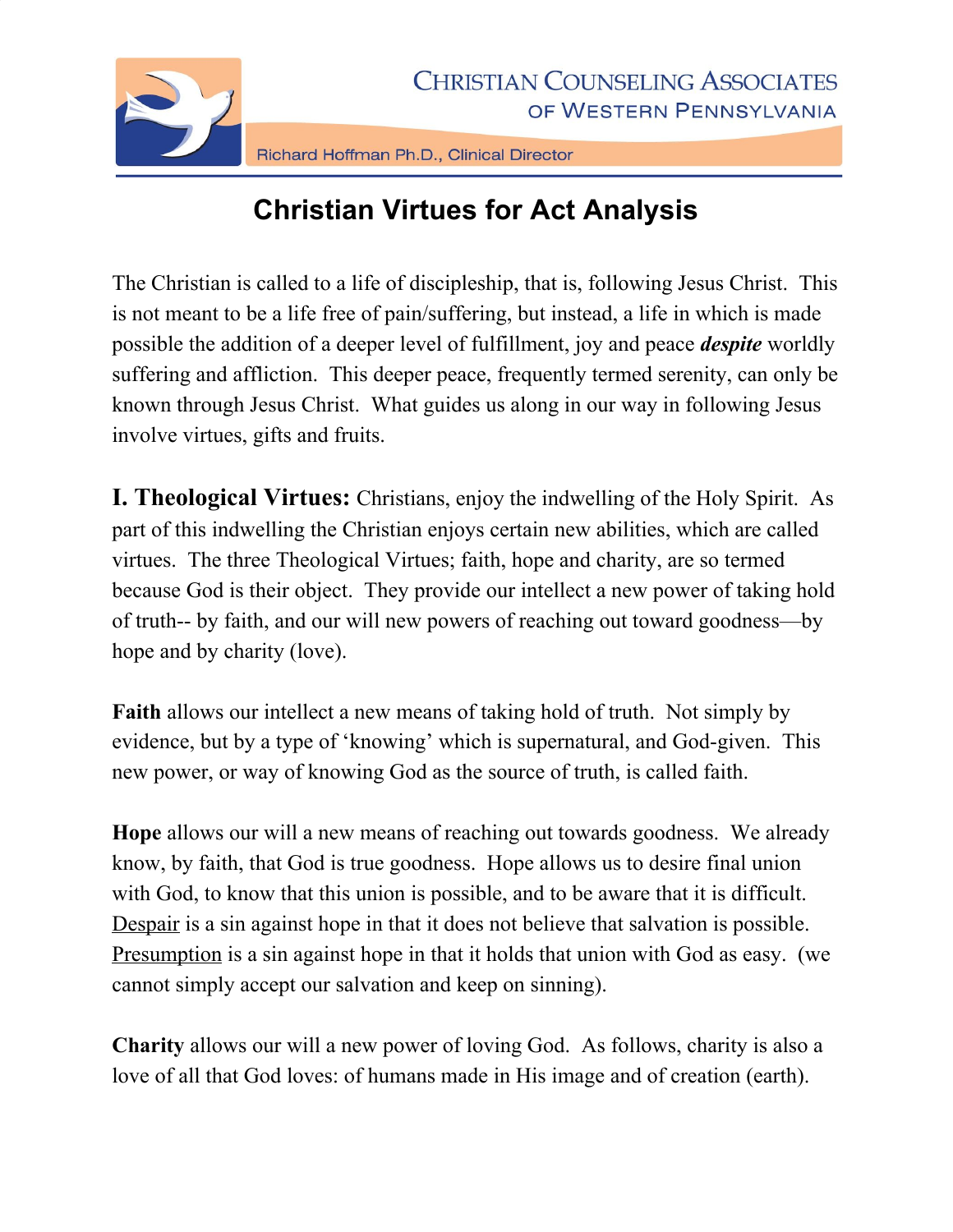Faith, Hope and Charity, the theological virtues, are not just feelings but realities. They are like habits or new abilities which dwell in our soul, and allow us to believe in God, to desire union with God, and to love God. The soul is literally alive with them.

*"Unless a man is born again, he cannot enter the Kingdom of God" Jn 3:3*

**II. Moral Virtues**: The Moral virtues are so named because God is their end, however their object, or subject upon which they act, is not God. All Christians have God as their end. We go to work, play music, and bake cakes for the Glory of God. However, the object upon which we act are: our clients, a piano, and batter in the preceding sentence. There are four moral virtues: prudence, justice, temperance and fortitude. These are also referred to as the Cardinal Virtues.

**Prudence:** Disposes us to practical reasoning to discern our true good in every circumstance and to choose the right means of achieving it.

**Justice:** Consists in the constant and firm will to give our due to God and neighbor.

**Fortitude:** Ensures firmness in difficulties and constancy in the pursuit of the good.

**Temperance:** Moderates the attraction of pleasures and provides balance in the use of created goods.

**III.** There are seven **GIFTS of the Holy Spirit:** Coming from the Book of Isaiah 11:2 they are Wisdom, Understanding, Knowledge, Good Counsel, Piety, Fortitude and Fear of the Lord.

The gifts of understanding, wisdom and knowledge allow a deeper grasp of the truths accepted by virtue of *Faith*.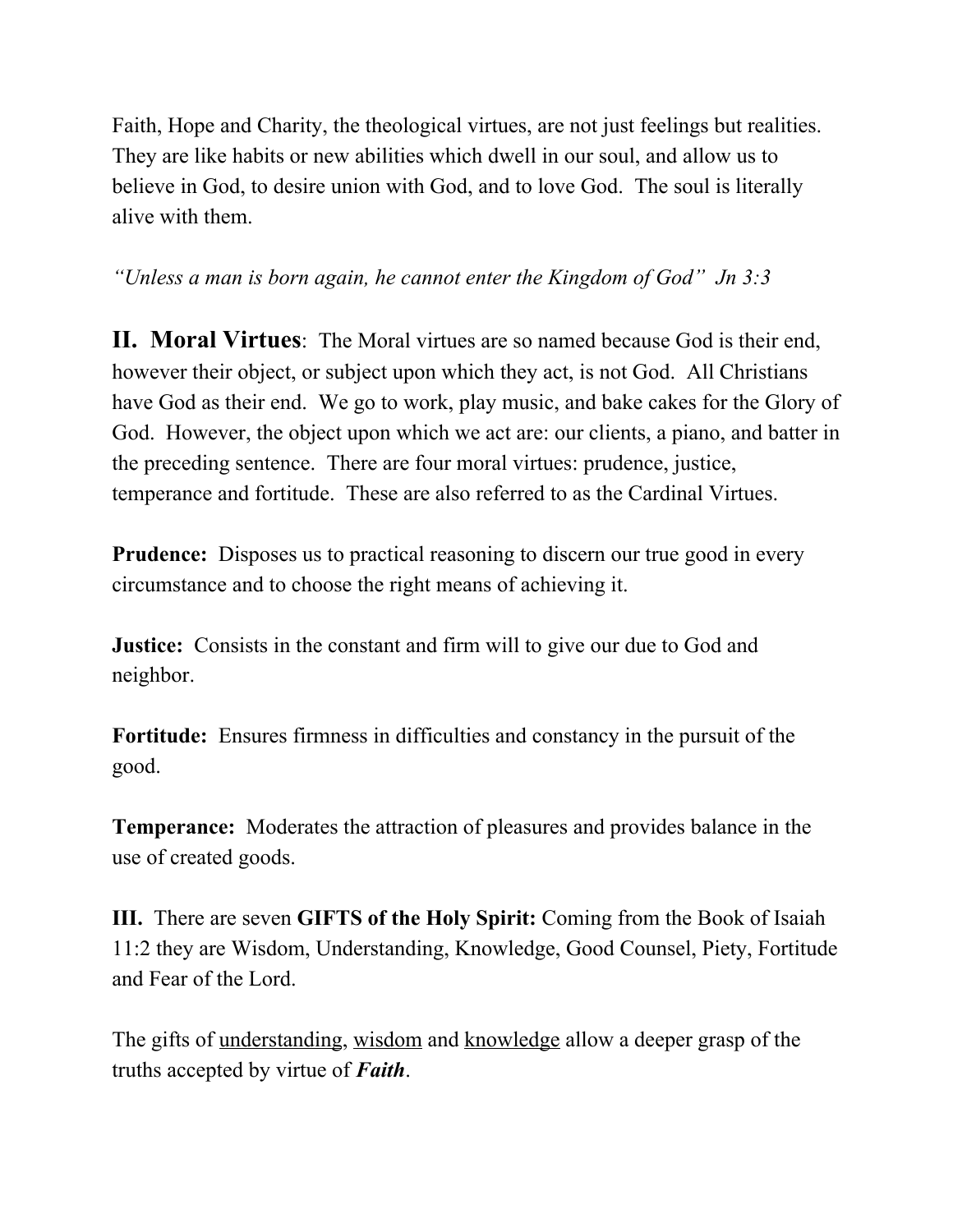**Counsel** helps us to be aware of the guidance of the Holy Spirit in relation to what we must do and what we must avoid for our souls eternal good here and now, and so is related to the virtue of *Prudence.*

**Piety** is related to the virtue of *Justice* in that, as justice guides us to give what is right to others, piety guides us to give our love to God, simply because He is lovable and it is right, or just, to do so.

**Fortitude** is naturally related to the virtue of *Fortitude*.

**Fear of the Lord** enjoys a special relationship with the virtue of *Temperance* in that it instills in our heart a greater desire to love God. We turn away from forbidden delights not just because of God's Law, but because our love for God draws us towards Him.

Source: Theology for Beginners. Sheed, Frank. 1981.

**IV.** The **FRUIT of the Holy Spirit** is taken from Galatians 5:22 from where we get the following list of 9.

These are: Love, joy, peace, patience (also referred to as longsuffering or forbearance), kindness, goodness, faithfulness, gentleness and self-control.

**V. Discussion:** Many of the above Fruits, Gifts and Virtues support or replicate the ACT processes. For instance…

- 1. Cognitive Defusion or Watchfulness aligns with the fruits of peace and patience.
- 2. Acceptance or hupomone: patient endurance aligns with the virtue and gift of fortitude.